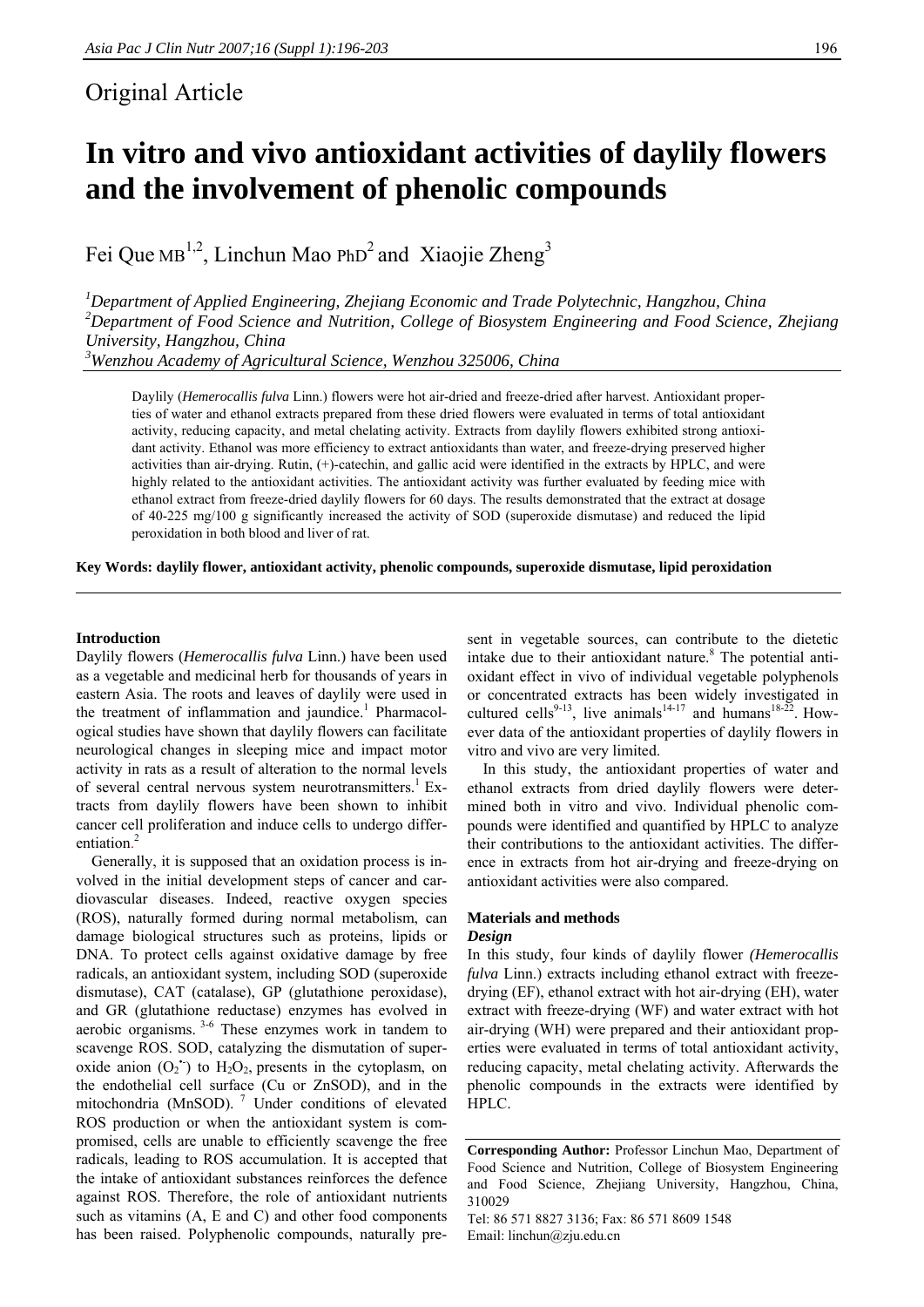Each rat was given EF daily by gavage for 60 consecutive days. Superoxide dismutase (SOD) and malondialdehyde (MDA) levels in serum and liver of rat were analysed.

#### *Subjects*

SPF Kunming strain mice (50 male and 50 female) weighing  $20 \pm 2$  g were kept separately in an animal room and fed with commercial mice diet for 6 days. After acclimatization, mice were randomly divided into five groups with 20 mice each (10 male and 10 females separately). EF (40, 70, 150, 225 mg/100 g) was given daily by gavage to the animals for 60 consecutive days. One group was chosen as control group and was sham treated. On day 61, the blood and livers were collected.

## *Preparation of plant material*

The flowers of daylily (*Hemerocallis fulva* Linn.) grown at the pilot farm in Zhejiang University were harvested at their commercial maturity based on color and shape. The day of harvest was about 27-35 d after tassel varying with cultivars. All flowers were transported to the lab within 30 min after harvest. Flowers were hot air-dried at 55℃ for 24 h or freeze-dried in a lyophilizer (Savant VLP-200, USA) for 12 h. The dried flowers were ground with a blender and sieved through a 100-mesh screen to obtain daylily flower powder which was sealed in polyester bottles and stored at -20℃.

#### *Preparation of water and ethanol extracts*

A mixture was prepared by macerating 10 g of powder with 100 mL of distilled water or ethanol, kept in a rotary shaker overnight and then filtered through Whatman No.1. Extracts were obtained after the filtrates were freeze-dried. Thus four extracts (EF, EH, WF, WH) were obtained as water and ethanol extracts from hot air-dried and freezedried daylily flowers, respectively.

# *Antioxidant properties of daylily flowers in vitro Total antioxidant activity:*

The antioxidant activity was determined according to the thiocyanate method with some modifications.<sup>23</sup> Different amounts of extracts (20, 50, and 100 μg) were added in 2.5 mL of 0.04 mol/L potassium phosphate buffer (pH 7.0) and 2.5 mL of linoleic acid emulsion. Linoleic acid emulsion (50 mL) was prepared with 350 mg of Tween-20 and 310 μl of linoleic acid and 0.04 mol/L potassium phosphate buffer (pH 7.0). The mixed solution (5 mL) was incubated at  $37^{\circ}$ C in dark. The peroxide level was determined by reading the absorbance at 500 nm in a spectrophotometer (UV-120-02, Shimadzu, Japan) after reaction with  $FeCl<sub>2</sub>$  and thiocyanate every 12 h. The solutions without extracts were used as control samples The inhibition of lipid peroxidation in percent was calculated as: Inhibition (%) =  $(1-A_1/A_0) \times 100\%$ . A<sub>0</sub> was the absorbance of the control reaction and  $A_1$  was the absorbance in the presence of extracts. Butylated hydroxyanisole (BHA) and  $\alpha$ -tocopherol were used as positive standards.

#### *Superoxide anion scavenging activity:*

The superoxide anion scavenging activity was measured using the xanthine/xanthine oxidase method. 24-25 One

milliliter of water containing 200, 400, 800 μg of extracts were separately added to a 1.0 mL mixture of 0.4 mmol/L xanthine and 0.24 mmol/Lnitro blue tetrazolium chloride (NBT) in 0.1 mol/L phosphate buffer (pH 8.0). A 1.0 mL solution of xanthine oxidase (0.049 units/mL), diluted in 0.1 mol/L phosphate buffer (pH 8.0), was added and the resulting mixture incubated in a water bath at 37℃ for 40 min. The reaction was terminated by adding 2.0 mL of an aqueous solution of 69 mmol/L sodium dodecylsulphate (SDS) and the absorbance of NBT was measured at 560 nm. The scavenging of superoxide anion in percent was calculated by the equation: scavenging activity  $(\%)$  =  $(1-A_1/A_0) \times 100\%$ . A<sub>0</sub> was the absorbance of the control (without extract) reaction and  $A_1$  was the absorbance in the presence of extracts. Vitamin C was used as the positive standard.

# *Chelating activity on Fe*<sup>2+</sup> *ions:*

The chelating activity on  $Fe^{2+}$  was measured using the method of Decker and Welch. <sup>26</sup> One milliliter solution containing extracts (200, 400, 800 μg) was mixed with 3.7 mL of distilled water and then the mixture was reacted with 0.1 mL of 2 mmol/L  $FeCl<sub>2</sub>$  and 0.2 mL of 5 mmol/L 3-(2-pyridyl)-5,6-bis (4-phenyl-sulfonic acid)-1, 2, 4 triazine (ferrozine) for 20 min. The absorbance was read at 562 nm in a spectrophotometer. One milliliter of distilled water, instead of extraction of daylily flower, was used as control. Lower absorbance of the reaction mixture indicated higher chelating activity. The percentage of chelating activity on inhibition of ferrozine– $Fe^{2+}$  complex formation was calculated by the formula: chelating activity (%) =  $(1-A_1/A_0) \times 100\%$ . A<sub>0</sub> was the absorbance of the control reaction and  $A_1$  was the absorbance in the presence of extracts. Ethylenediaminetetraacetic acid (EDTA) and citric acid were used as positive standards.

#### *Analysis of phenolic compounds by HPLC:*

The extract (1.0 g) was dissolved in 1 L of ethanol or water into a bottle. HPLC analysis of phenolic compounds was performed on a Waters 2695 system controller connected to a photodiode array detector Waters 2996 which was programmed to take data from 240 to 450 nm with a 2.4 nm resolution. The column was Inertsil ODS-3 (250- 4.6 mm) protected by a guard column, Easygaurd C18. Sample (50  $\mu$ L) filtrated through 0.22  $\mu$ m low-extractable polyvinylidene fluoride membrane was injected. The chromatographic conditions were modified based on Roggero, Coen and Archier.<sup>27</sup> A gradient of three solvents of A (acetic acid-water, 1:99), B (acetic acid-water, 6:94) and C (acetic acid-water-acetonitrile, 5:65:30) was programmed as: 0 min (100% A), 20 min (100% B), 55 min (90% B + 10% C), 65 min (80%B + 20%C), 90 min  $(30\%B + 70\%C)$ , 100 min (100% C), and 120 min (100 %) C) with a flow rate of 0.7 mL/min at 22.5℃. Phenolic compounds were identified by comparing retention time and UV (ultraviolet rays) spectral matching with authentic standards, and quantitative analysis was performed in triplicate using external calibration curves.

# *Antioxidant properties of daylily flowers in vivo Animals and treatment:*

Fifty male and fifty female SPF Kunming strain mice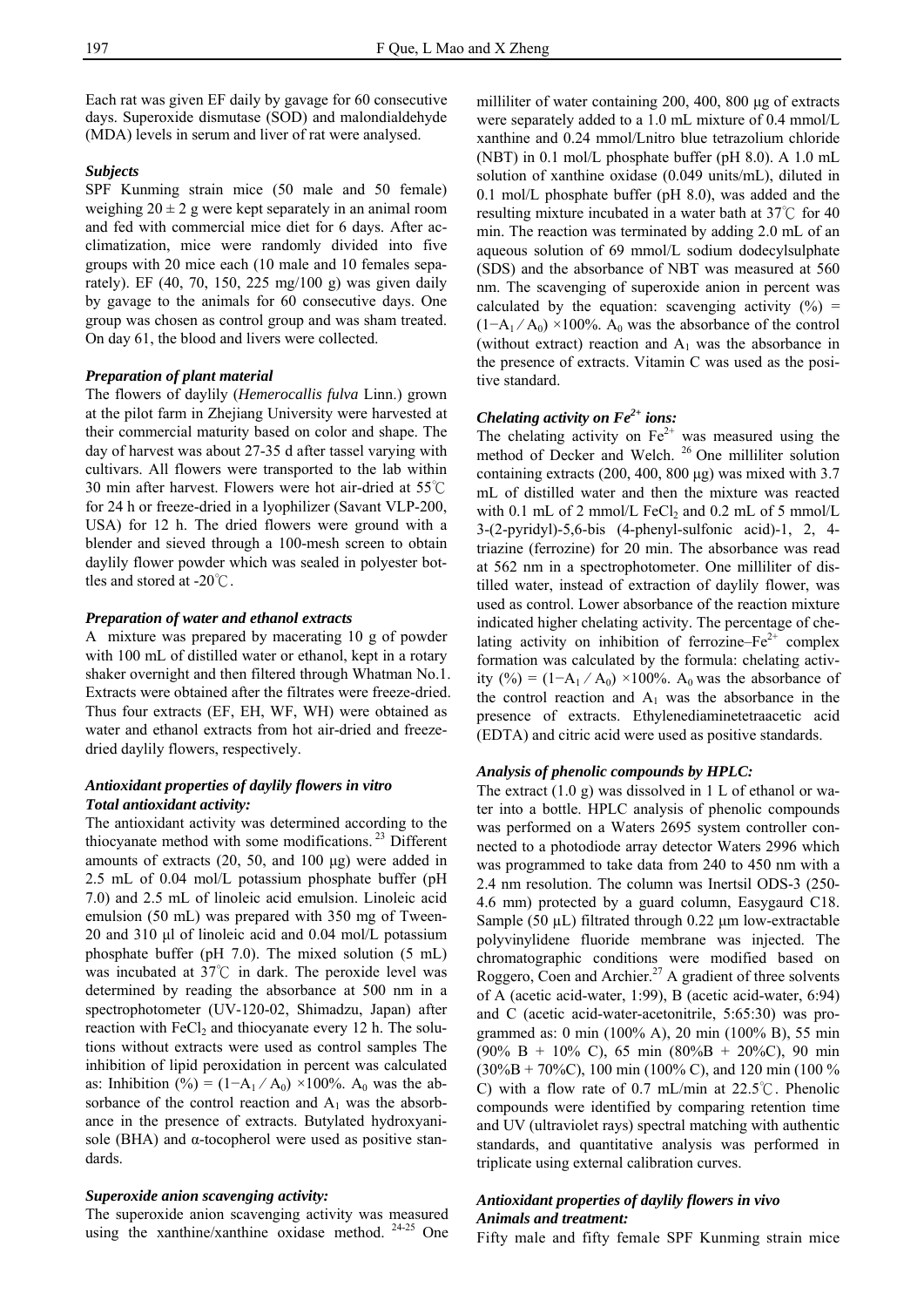weighing 20±2 g were obtained from Experimental Center of Medical Scientific Academy of Zhejiang Province. The male and female mice were kept separately in an animal room controlled at temperature of 22±2℃, humidity of 55±15%, ventilation, more than 10 air changes per hour (all-fresh-air system), 12-h light/12-h dark cycle (lights on: 07:00–19:00 h), and free access to food and water throughout the study. This experiment was undertaken in the Animal Experiment Center of Zhejiang University.

Since ethanol extract from freeze-dried daylily flowers (EF) shows the highest antioxidant activity and has the highest phenolic content than other three extracts, it was selected for feeding the mice to evaluate the antioxidant properties of daylily flowers in vivo. After acclimatization (6 days), mice were randomly divided into five groups with 20 mice each (10 male and 10 females separately). EF (40, 70, 150, 225 mg/100 g) was given daily by gavage using a stainless steel gavage tube to the animals for 60 consecutive days. One group was chosen as control group and was sham treated with an equivalent volume of distilled water by gavages daily.

On day 61, mice blood was drawn from the eyeball before killing and centrifuged at 1000 g for 10 min within 1 h after collection. The serum was frozen at -80 ℃ before analyzed. Livers were removed quickly into ice-cold saline as soon as the mice were killed by decapitation. The livers were homogenized with saline to be  $10\%$  (w/v) homogenates which were centrifuged at 3, 000 *g* for 10 min and the supernatants were centrifuged at 1000 *g* at 4℃ for 15 min. The resultant supernatants were used as the cytosol and stored at -30℃ for the further assays.

#### *Biochemical analyses:*

Superoxide dismutase (SOD) levels in serum and liver were determined by using spectrophotometric diagnostic kits (Nanjing Jiancheng Biotechnology Institute, China) based on the methods of Beyer and Fridovich and Nebot et al.28, 29 Absorbances were determined by using a spectrophotometer at 525 nm. The SOD activity was then determined from the ratio of auto-oxidation rates measured in the presence (sample) and in the absence (blank) of the sample. The enzyme activity was expressed as SOD units/mL (serum) and units/mg protein (liver). The protein concentration was measured by the Lowry method.

The extents of lipid peroxidation in serum and liver were monitored by measuring malondialdehyde (MDA) levels according to Bagchi and Ray and Fariss. 30, 31 Briefly, the samples were reacted with thiobarbituric acid

(TBA) to determine TBARS and the absorbance were extrapolated from a standard curve generated by using pure MDA. Absorbances were read at 532 nm by the same spectrophotometer. The results were expressed as MDA formation per mL in serum and per mg protein in liver.

#### *Statistical analysis:*

Experimental results were means  $\pm$  SD of three parallel measurements. Analysis of variance was performed by ANOVA procedures (SAS 8.0 for Windows). Significant differences between means were determined by Duncan's Multiple Range tests. *p* values were two tailed and *p*  <0.05 were regarded as significant and *p* values <0.01 very significant. Bivariate correlation was employed to

**Table 1.** Correlation matrix between the chromatographic results and the antioxidant activities in the extracts from daylily flowers.

| <b>Phenolics</b>       | Total antioxidant activity † | Superoxide anion radical<br>scavenging activity: | Chelating activity on $Fe^{2+}$ ions $\ddagger$ |
|------------------------|------------------------------|--------------------------------------------------|-------------------------------------------------|
| Gallic acid            | $0.7849*$                    | $0.7823*$                                        | 0.6491                                          |
| $(+)$ -Catechin        | $0.8801**$                   | $0.8339**$                                       | $0.7811*$                                       |
| Rutin                  | $0.8778**$                   | $0.9158**$                                       | $0.9717**$                                      |
| <b>Total Phenolics</b> | $0.8689**$                   | $0.9335**$                                       | $0.9755**$                                      |

† Activity determined after 120 h of incubation; ‡Activity at the concentration of 160 μg/mL; Values are mean ± SD. \* indicates that *p* <0.05 and \*\* *p* <0.01



**Figure 1.** Antioxidant activity in water and ethanol extracts from hot air-dried and freeze-dried daylily flowers (WH, WF, EH, EF),  $\alpha$ tocopherol, and butylated hydroxyanisole (BHA) at the amount of 100 μg in the 2.5 mL of linoleic acid emulsion during 120 h of incubation.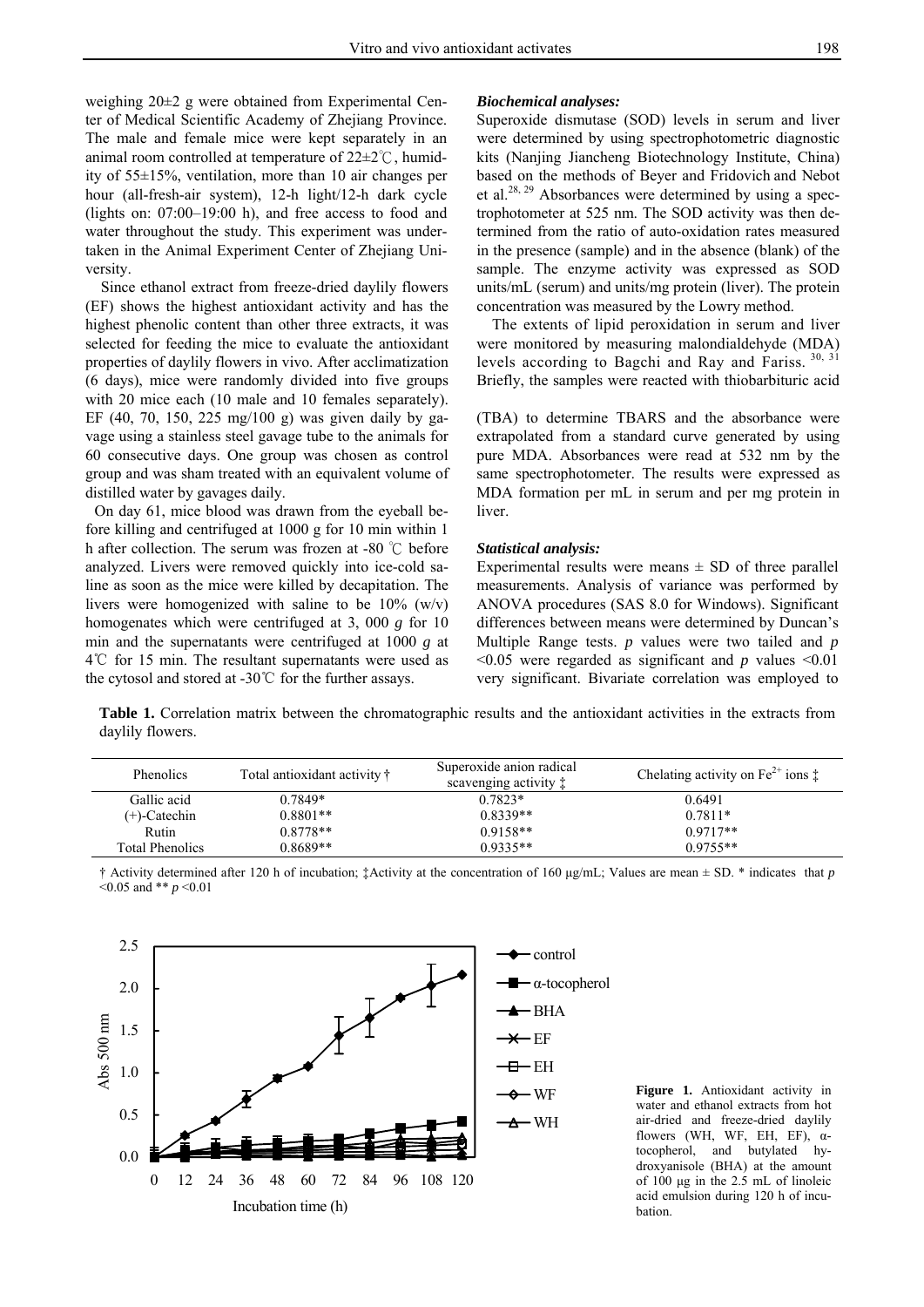| Dose<br>(mg/100g) | Mice<br>number | MDA in serum<br>(mmol/mL) | MDA in liver<br>(nmol/mg protein) | SOD in serum<br>(U/mL) | SOD in liver<br>(U/mg protein) |
|-------------------|----------------|---------------------------|-----------------------------------|------------------------|--------------------------------|
| 225               | 20             | $10.31 \pm 0.68$ **       | $8.38 \pm 0.63**$                 | 44 70 $\pm$ 2 7**      | $286.08 \pm 5.1**$             |
| 150               | 20             | $11.98 \pm 0.72$ **       | $9.64 \pm 0.69$ **                | $44.63 \pm 2.3$ **     | $271.81 \pm 3.9**$             |
| 70                | 20             | $13.21 \pm 0.77**$        | $10.98 \pm 0.71**$                | $35.41 \pm 2.1**$      | $258.56 \pm 4.5**$             |
| 40                | 20             | $15.94 \pm 0.86*$         | $12.31 \pm 0.82^*$                | $31.15 \pm 1.8^*$      | $223.65 \pm 4.2^*$             |
| $\theta$          | 20             | $18.67 \pm 0.82$          | $14.41 \pm 0.73$                  | $29.11 \pm 1.9$        | $206.76 \pm 3.8$               |

**Table 2** Effect of oral administration with EF on MDA and SOD in mice serum and liver

Values are mean  $\pm$ SD. \* indicates that *p* <0.05 and \*\* *p* <0.01 compared with control group.



determine the relationship between the chromatographic results and the antioxidant activities.

#### **Results and discussions**

#### *Total antioxidant activity*

Both water and ethanol extracts from hot-dried and freeze-dried daylily flowers showed effective total antioxidant activity during the whole incubation time of 120 h (Fig. 1). Ethanol extracts from both hot-dried and freezedried flowers exhibited similar strong antioxidant activity. The antioxidant activity in freeze-dried flowers was a little higher than that in hot-dried flowers. All extracts from daylily flowers showed higher antioxidant activities than α-tocopherol, but lower than BHA in the whole test. The order of antioxidant activity in dried daylily flowers was ethanol extract with freeze-drying (EF) > ethanol extract with hot air-drying  $(EH)$  > water extract with freeze-drying (WF) > water extract with hot air-drying (WH).

**Figure 2.** Superoxide anion radical scavenging activity in water and ethanol extracts from hot air-dried and freeze-dried daylily flowers (WH, WF, EH, EF), and vitamin C (VC)

**Figure 3.** Metal chelating activity of different amounts of water and ethanol extracts from hot air-dried and freeze-dried daylily flowers (WH, WF, EH, EF), ethylenediaminetetraacetic acid (EDTA) and citric acid (CA) on ferrious ions

#### *Superoxide anion scavenging activity*

Superoxide anion is an oxygen-centred radical with selective reactivity. This species is produced by a number of enzyme systems in auto-oxidation reactions and by nonenzymatic electron transfers that univalently reduce molecular oxygen. It can also reduce certain iron complex such as cytochrome. <sup>23</sup> Superoxide anion radical scavenging activities increased with amounts of extract from daylily flowers (Fig. 2). Ethanol extract from freeze-dried daylily flowers (EF) exhibited higher activity than other extracts. At the extract concentration of 160 μg/mL, superoxide anion radical scavenging activities, in the decreasing order, were vitamin C, EF, EH, WF and WH.

# *Chelating activity on Fe2+ ions*

Metal chelating capacity is claimed as one of the antioxidant mechanisms, since it reduces the concentration of the catalysing transition metal in lipid peroxidation.<sup>32</sup> Ferrozine can quantitatively form complexes with  $Fe<sup>2+</sup>$ . In the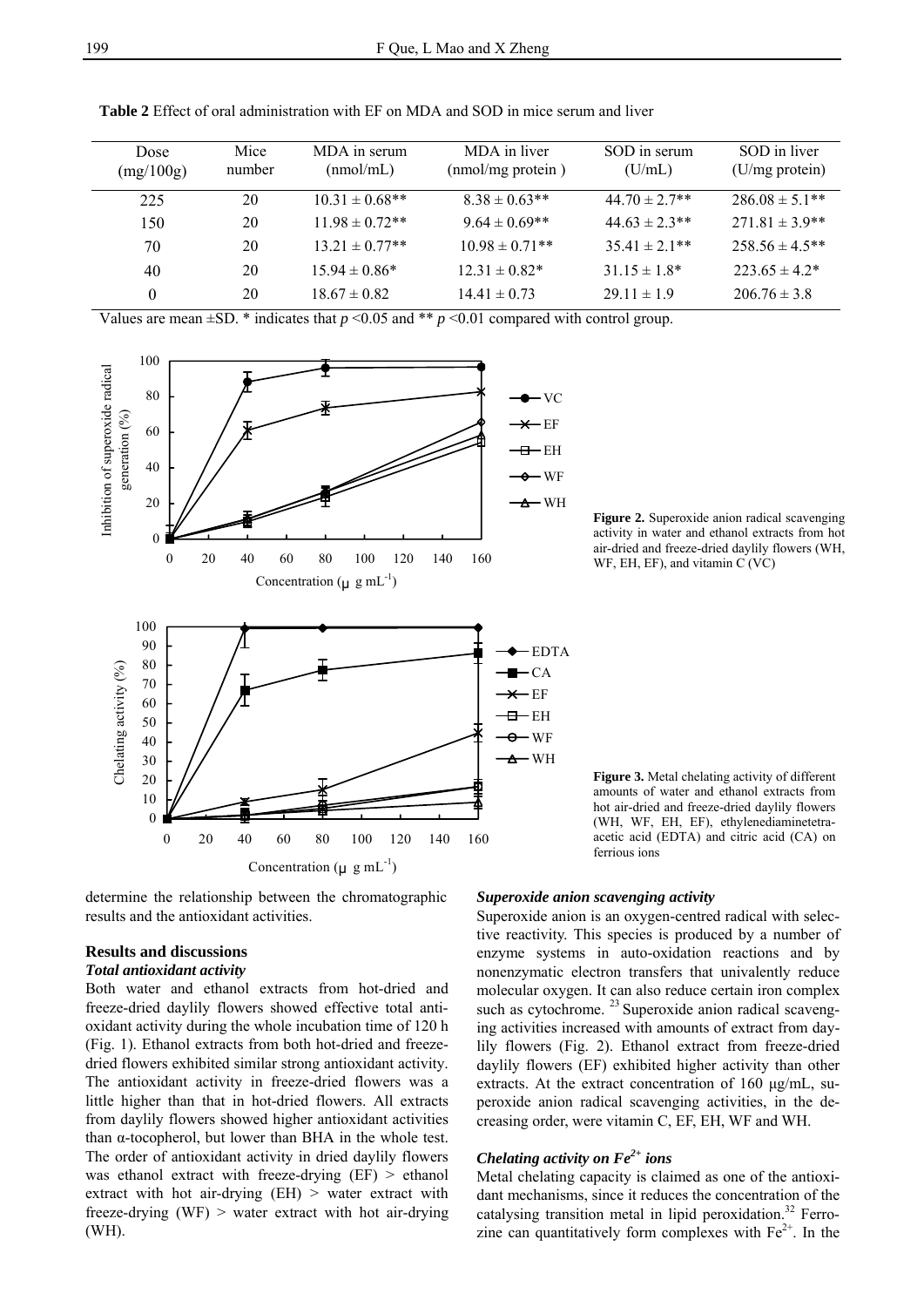presence of extract of daylily flowers, the complex formation is disrupted with the result that the red color of the complex is decreased. Measurement of color reduction therefore allows estimation of the chelating activity of the extract of daylily flowers. The chelating activity was linearly increased within 40-160 μg/mL extract (Fig. 3). Again, extraction solvent showed significant influence on metal chelating capacity in extracts from daylily flowers.



Figure 4. Chromatographic profiles of phenolic compounds in water and ethanol extracts from hot air-dried and freeze-dried daylily flowers (WH, WF, EH, EF), at 280 nm. The peaks correspond to: 1, gallic acid; 2, (+)-catechin; 9, rutin.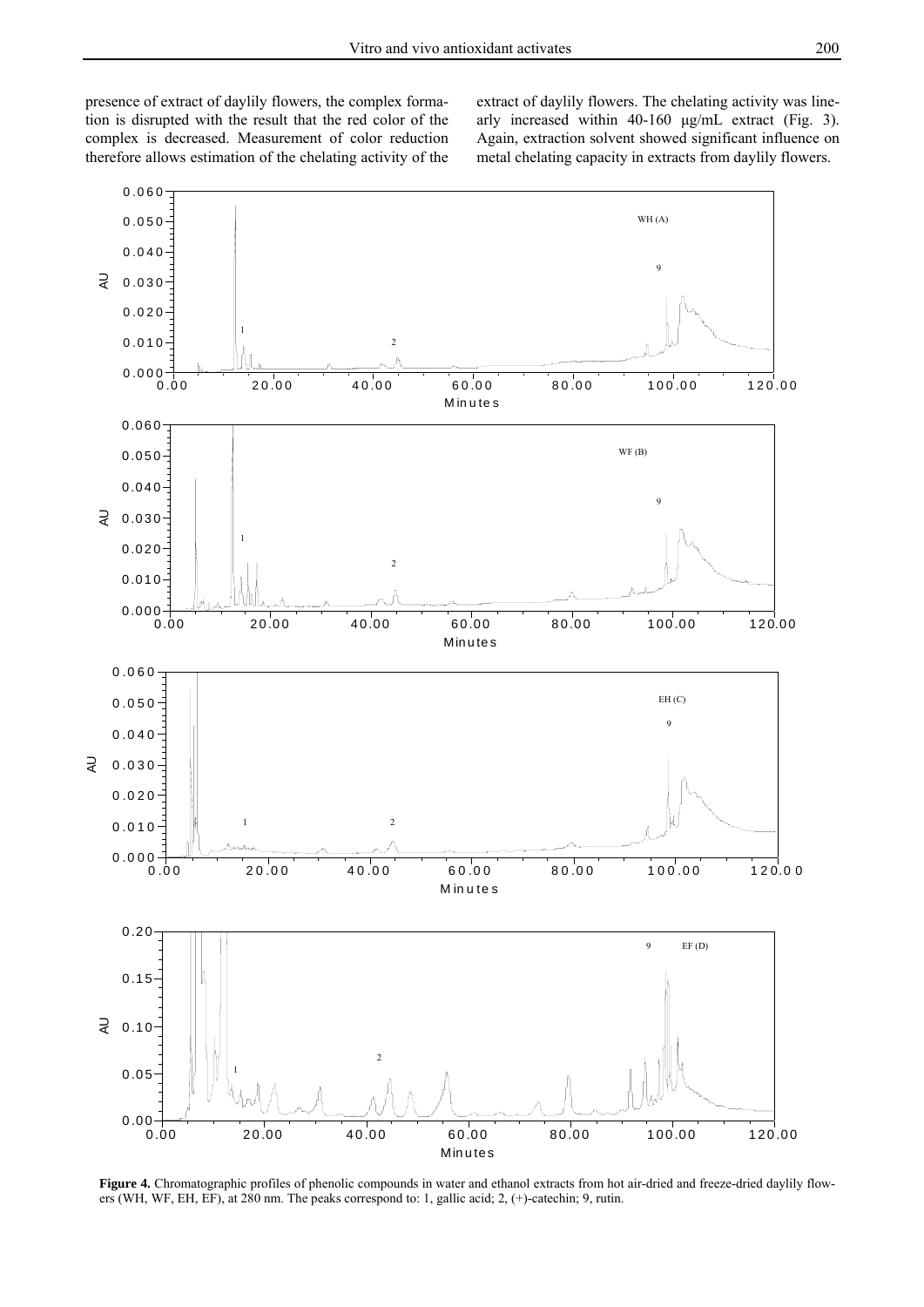

**Figure 5.** Concentrations (mg/g dry extract) of identified phenolic compounds in water and ethanol extracts from hot air-dried and freezedried daylily flowers (WH, WF, EH, EF) by HPLC.

EF showed higher metal chelating capacity than other extracts with a significant difference  $(p \le 0.01)$ .

 However, extracts of daylily flowers exhibited much lower metal chelating capacity than such standards as ethylenediaminetetraacetic acid (EDTA) and citric acid. The decreasing order of the metal scavenging effect was  $EDTA >$  citric acid  $> EF > WF > EH > WH$ .

#### *Phenolic compounds in extracts from daylily flowers*

HPLC identification of phenolic compounds was done by comparing the retention time and UV spectral matching with authentic standards. Three phenolic compounds were successfully appeared at 15.28, 45.19 and 98.85 min after the injection of the sample, and were proposed to be gallic acid, (+)-catechin and rutin, respectively (Fig. 4 and Fig. 5). EF preserved more phenolic compounds than other extracts.

Correlation between individual phenolic compounds and antioxidant properties was shown in Table 1. There was a high correlation between the contents of gallic acid, and (+)-catechin, rutin and the antioxidant activities in daylily flower extracts. This result confirmed that phenolic compounds play an important role in the antioxidant activities of daylily flowers.

#### *SOD and MDA content in serum and liver of mice*

Superoxide dismutase (SOD) is one of the crucial components in the antioxidant defense system through the involvement in the reduction of reactive oxygen species (ROS) and peroxides produced in the living organism as well as in the detoxification of certain compounds of exogenous origin, thus playing a primary role in the maintenance of a balanced redox status.<sup>33</sup> MDA is the major oxidation product of peroxidized poly-unsaturated fatty acids and increased MDA content is an important indicator of lipid peroxidation.<sup>34</sup>

The liver is the main detoxifying organ in the body, and as such it possesses a high metabolic rate and it is subjected to many insults potentially causative of oxidative stress. Consequently, a correct status of the hepatic antioxidant defense system is of major importance for the maintenance of health. The liver is also the main organ involved in the metabolism of absorbed phenolics, where they arrive via the portal vein after absorption along the gastrointestinal tract. Therefore, the potential beneficial effects of food phenolics would take place primarily in the liver and also in blood. $33$ 

The present study was undertaken to assess the effect of oral administration with EF on the concentration of MDA and the activity of SOD in the serum and liver of mice (Table 2). MDA concentration was significantly reduced (compared to the control group,  $p \le 0.05$ ) with the increasing of EF dose. Whereas, SOD activities increased with the concentration of EF (compared to the control group,  $p \leq 0.05$ ). The data indicated that oral administration with EF could significantly reduce the lipid peroxidation and enhance the activity of antioxidant enzyme in mice. Similar results were observed by administration of green tea leaves,  $34$  thyme oil and thymol,  $35$  lycopene,  $36$ which were abundant of phenolic compounds. An induction of the antioxidant enzymes has been suggested to reflect an enhancement in cellular protection, ensuring that potential oxidants are metabolized and eliminated more rapidly. 38 Improvement of the redox status as determined by the antioxidant capacity and SOD activity in the present study would have added evidence supporting the beneficial health effect of daylily flowers.

## **Conclusion**

Both water and ethanol extracts from hot air-dried and freeze-dried daylily flowers exhibited strong antioxidant activity, in terms of total antioxidant activity, reducing capacity, superoxide anion scavenging activity and chelating activity. EF had the strongest antioxidant activity with the highest content of phenolic compounds. Rutin, (+) catechin, and gallic acid were identified in daylily flowers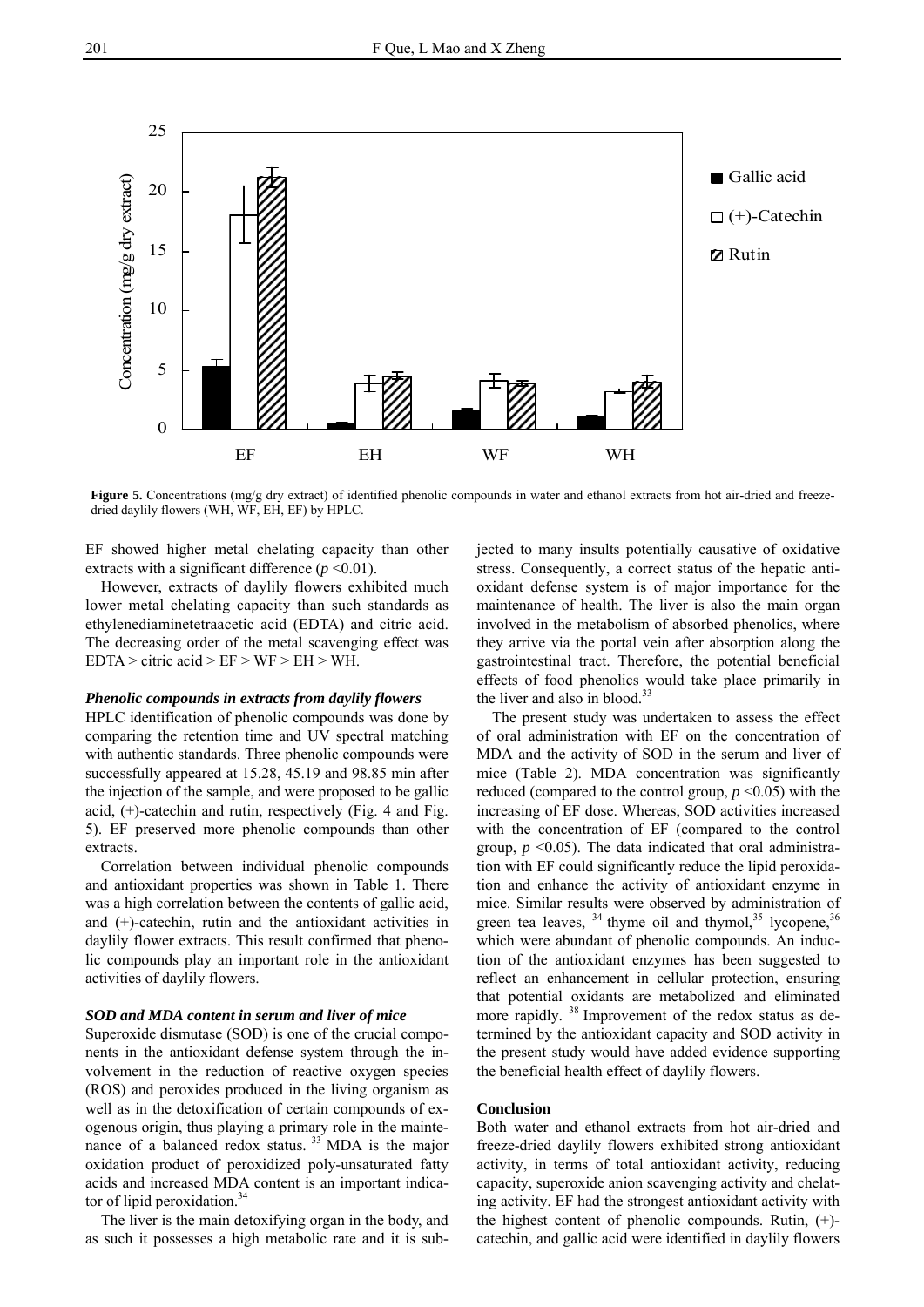and highly correlated with the antioxidant activities. Animal experiment also indicated that EF significantly reduce the lipid peroxidation and enhance the activity of antioxidant enzyme in blood and liver of mice.

#### **Acknowledgment**

We acknowledge the financial support from the Science and Technology Department of Zhejiang Province. The authors are grateful to Professor Puming He of Tea Science Department and Mr. Yunbing Hao of Food Science and Nutrition Department of Zhejiang University for their technical help with animal experiment.

#### **References**

- 1. Zhang YJ, Cichewicz RH, Nair MG. Lipid peroxidation inhibitory compounds from daylily (*Hemerocallis fulva*) leaves. Life Sci. 2004; 75: 753-763.
- 2. Cichewicz RH, Zhang YJ, Seeram NP. Muraleedharan, Nair MG. Inhibition of human tumor cell proliferation by novel anthraquinones from daylilies. Life Sci 2004; 74: 1791-1799.
- 3. Kurata, M, Suzuki, M, Agar NS. Antioxidant systems and erythrocyte life-span in mammals. Comp. Biochem. Physiol. B 1993; 106: 477-487.
- 4. Nordberg J, Arner ES. Reactive oxygen species, antioxidants, and the mammalian thioredoxin system. Free Radic. Biol. Med 2001; 31: 1287-1312.
- 5. Dickinson DA, Forman HJ. Glutathione in defense and signaling: lessons from a small thiol. Ann. N. Y. Acad. Sci 2002; 973: 488-504.
- 6. Cuzzocrea S, Riley DP, Caputi, AP, Salvemini D. Antioxidant therapy: a new pharmacological approach in shock, inflammation, and ischemia/reperfusion injury. Pharmacol 2001; 53: 135-159.
- 7. Michiels C, Raes M, Toussaint O, Remacle J. Importance of Se-glutathione peroxidase, catalase, and Cu/Zn-SOD for cell survival against oxidative stress. Free Radic. Biol. Med 1994; 17: 235-248.
- 8. Fernández-Pachón MS, Villaoño D, Garacía-Parrilla MC, Troncoso AM. Antioxidant activity of wines and relation with their polyphenolic composition. Anal Chim Acta 2004; 513: 113-118.
- 9. Nakayama T. Suppression of hydroperoxide-induced cytotoxicity by polyphenols. Cancer Res 1994; 54: 1991s-1993s.
- 10. Froemming GR, O'Brien NM. U937 cells as a model to study the effect of phytochemicals on superoxide anion production. Nutr Res 1997; 17: 1091-1103.
- 11. Noroozi M, Angerson WJ, Lean MEJ. Effects of flavonoids and vitamin C on oxidative DNA damage to human lymphocytes. Am J Clin Nutr 1998; 67: 1210–1218.
- 12. Youdim KA, Martin A, Joseph JA. Incorporation of the elderberry anthocyanins by endothelial cells increases protection against oxidative stress. Free Rad Biol Med 2000; 29: 51–60.
- 13. Schroeter H, Spencer JPE, Rice-Evans C, Williams RJ. Flavonoids protect neurons from oxidized low densitylipoprotein-induced apoptosis involving c-Jun N-terminal kinase (JNK), c-Jun and caspase-3. Biochem J 2001; 358:547-557.
- 14. Bagchi D, Garg A, Krohn RL, Bagchi M, Bagchi DJ, Balmoori J, Stohs SJ. Protective effects of grape seed proanthocyanidins and selected antioxidants against TPA-induced hepatic and brain lipid peroxidation and DNA fragmentation, and peritoneal macrophage activation in mice. Gen Pharmacol 1998; 30: 771-776.
- 15. Bagchi M, Milnes M, Williams C, Balmoori J, Ye X, Stohs S, Bagchi D. Acute and chronic stress-induced oxidative gastrointestinal injury in rats, and the protective ability of a novel grape seed proanthocyanidin extract. Nutr Res 1999; 19: 1189-1199.
- 16. Breinholt V, Lauridsen ST, Dragsted LO. Differential effects of dietary flavonoids on drug metabolizing and antioxidant enzymes in female rat. Xenobiotica 1999; 29: 1227-1240.
- 17. Pataki T, Bak I, Kovacs P, Bagchi D, Das DK, Tosaki A. Grape seed proanthocyanidins improve cardiacrecovery during reperfusion after ischemia in isolated rat hearts. Am J Clin Nutr 2002; 75: 894-899.
- 18. Hininger I, Chopra M, Thurnham DI, Laporte F, Richard M-J, Favier A, Roussel A-M. Effect of increased fruit and vegetable intake on the susceptibility of lipoprotein to oxidation in smokers. Eur J Clin Nutr 1997; 51: 601- 606.
- 19. Young JF, Dragsted LO, Daneshvar B, Lauridsen ST, Hansen M, Sandstrom B. The effect of grape-skin extract on oxidative status. Br J Nutr 2000; 84: 505-513.
- 20. Cao G, Russell RM, Lischner N, Prior RL. Serum antioxidan capacity is increased by consumption of strawberries, spinach, red wine or vitamin C in elderly women. J Nutr 1998; 128: 2383–2390.
- 21. Abu-Amsha Caccetta R, Burke V, Mori TA, Beilin LJ, Puddey IB, Croft KD. Red wine polyphenols, in the absence of alcohol, reduce lipid peroxidative stress in smoking subjects. Free Rad Biol Med 2001; 30: 636-642.
- 22. Natella F, Ghiselli A, Guidi A, Ursini F, Scaccini C. Red wine mitigates the postprandial increase of LDL susceptibility to oxidation. Free Rad Biol Med 2001; 30:1036– 44.
- 23. Gülçın İ, Oktay M, Kıreçcı E, Küfrevıoğlu, Öİ. Screening of antioxidant and antimicrobial activities of anise (Pimpinella anisum L.) seed extracts. Food Chem 2003; 83: 371-382.
- 24. Okamura H, Mimura A, Yakou Y, Niwano M, Takahara, Y. Antioxidant activity of tannins and flavonoids in Eucalyptus rostrata. Phytochemistry 1993; 33: 557-561.
- 25. Lu Y, Foo LY. Antioxidant activities of polyphenols from sage (*Salvia officinalis).* Food Chem 2001; 75: 197- 202.
- 26. Decker EA, Welch B. Role of ferritin as a lipid oxidation catalyst in muscle food. J Agr Food Chem 1990; 38: 674- 677.
- 27. Roggero JP, Coen S, Archier P. Wine phenolics: optimization of HPLC analysis. J Liq Chromatoga 1990; 13: 2593.
- 28. Beyer WF, Fridovich I. Phosphate, not superoxide dismutase, facilitates electron transfer from ferrous salts to cytochrome c. Arch Biochem Biophys 1991; 285: 60-63.
- 29. Nebot C, Moutet M, Huet P, Xu JZ, Yadan JC, Chaudiere J. Spectrophotometric assay of superoxide dismutase activity based on the activated autoxidation of a tetracyclic catechol. Anal Biochem 1993; 214: 442-451.
- 30. Bagchi D, Hassoun EA, Bagchi M, Stohs SJ. Protective effects of antioxidants against endrin-induced hepatic lipid peroxidation, DNA damage, and excretion of urinary lipid metabolites. Free Radic Biol Med 1993;15:217-222.
- 31. Ray SD, Fariss MW. Role of cellular energy status in tocopheryl hemisuccinate cytoprotection against ethyl methanesulfonate-induced toxicity. Arch Biochem Biophys 1994; 311: 180-190.